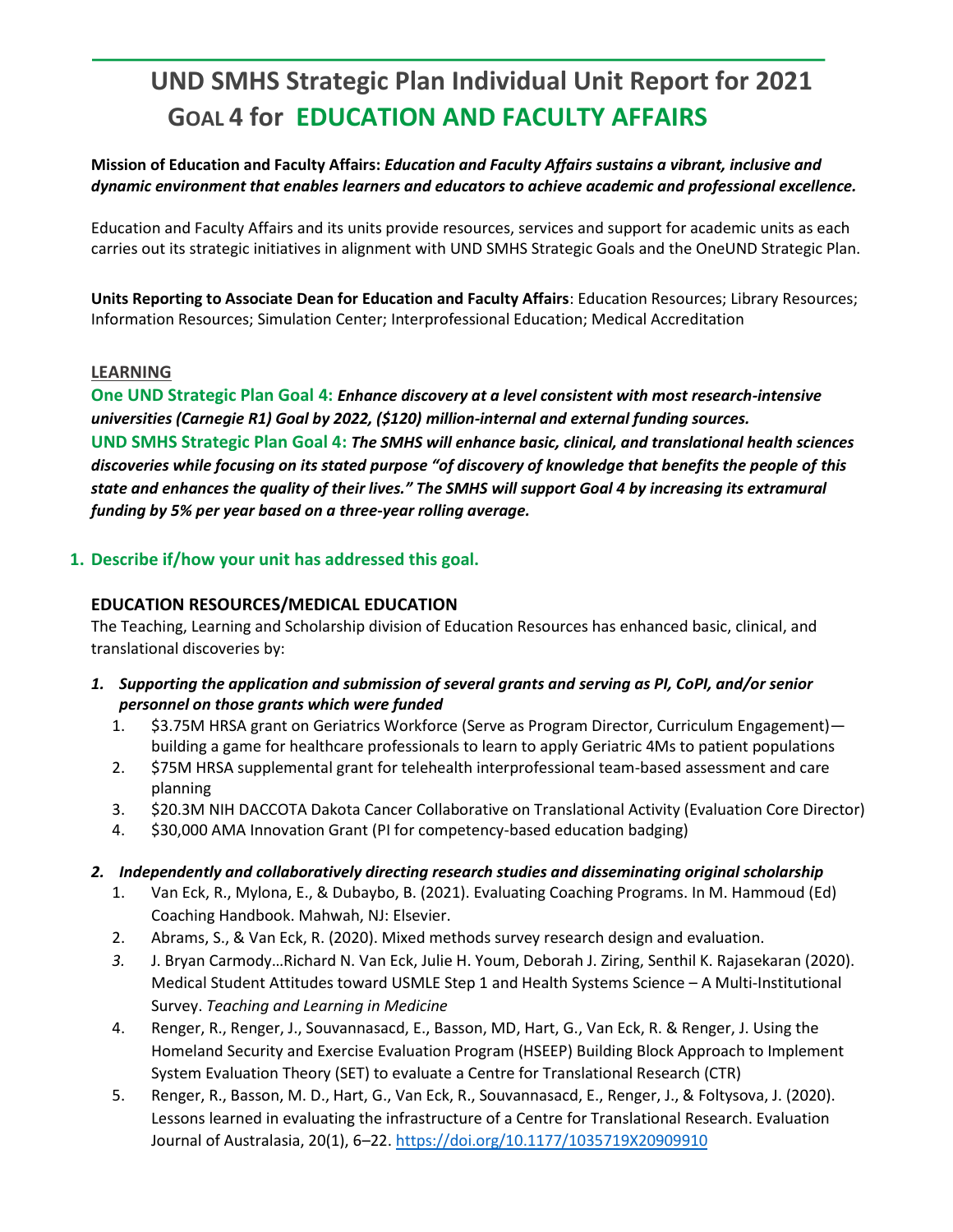6. Basson MD, Carr P, Van Eck RN, Zelewski S, Salentiny A. University of North Dakota School of Medicine and the Health Sciences. Academic Medicine. In *2020 AAMC Snapshots in Medical Education in the United States and Canada*. Association of American Medical Colleges.

## *3. Providing faculty development and support of research and education scholarship skills* 20-30 hours per year of meeting with faculty to support their scholarship

In the Medical Education division of Education Resources, Drs. Minnie Faith Kalyanadundaram and Patrick Carr are working on educational grant funding related to associations between matriculation profiles, performance in the curriculum, and standardized assessment outcomes.

#### **INTERPROFESSIONAL EDUCATION**

IPE has 3 established activities (IPHC course, Interprofessional Student-Led Community based Learning Experiences [ISCLE], and the PharmD/MD student match), with evaluation components. In addition, there are now 3 IP simulation activities including the ROBOTS sim developed with AMA grant funding.

A number of other activities are under development including the creation of learning objectives in IPE for several clerkships.

As many of these activities and evaluation methods are novel, opportunity exists for scholarly activity. We have received separate AMA grants with respect to the ROBOTS project, the "Chronic Disease History and Physical", and the hypertension treatment interactive virtual module. We have already done oral presentations at international, national, and state meetings, as well as posters presentations and journal publications since 2018. Development and dissemination of IP learning is very important for better team-based learning and health care for North Dakota.

## **OFFICE OF MEDICAL PROGRAM ACCREDITATION AND QUALITY IMPROVEMENT**

The work related to continuous quality assurance (QA) by the Office of Medical Accreditation (OMA) and the work related to continuous quality improvement (CQI) by the Dean's Quality Improvement Panel (DQIP) addresses Goal 4 in the ongoing reviews of LCME Standards and Elements associated with medical school's research efforts and by analyzing outcome data from AAMC Graduate Questionnaire (GQ). Two accreditation "elements" that best represent this goal are expectations related to "Community of Scholars/Research Opportunities" and "Scholarly Productivity".

**3.2 The medical education program is conducted in an environment that fosters the intellectual challenge and spirit of inquiry appropriate to a community of scholars and provides sufficient opportunities, encouragement, and support for medical student participation in the research and other scholarly activities of its faculty.** 

# **4.2 The faculty of a medical school demonstrate a commitment to continuing scholarly productivity that is characteristic of an institution of higher learning.)**

## **LIBRARY RESOURCES**

Library Resources supports accomplishment of Goal 4 by educational programs, particularly *information literacy*, by continuing to explore electronic resources that best fit the needs of the SMHS community. We have established trials and temporary access to several new tools made available by vendors during the pandemic quarantine period. We have provided continued library instruction sessions to increase the information literacy levels of faculty and students. With the move to remote, virtual instruction, librarians have been creative and effective in providing content in new and engaging ways.

#### **INFORMATION RESOURCES**

Information Resources supports departments in scholarly and creative activity by implementing and maintaining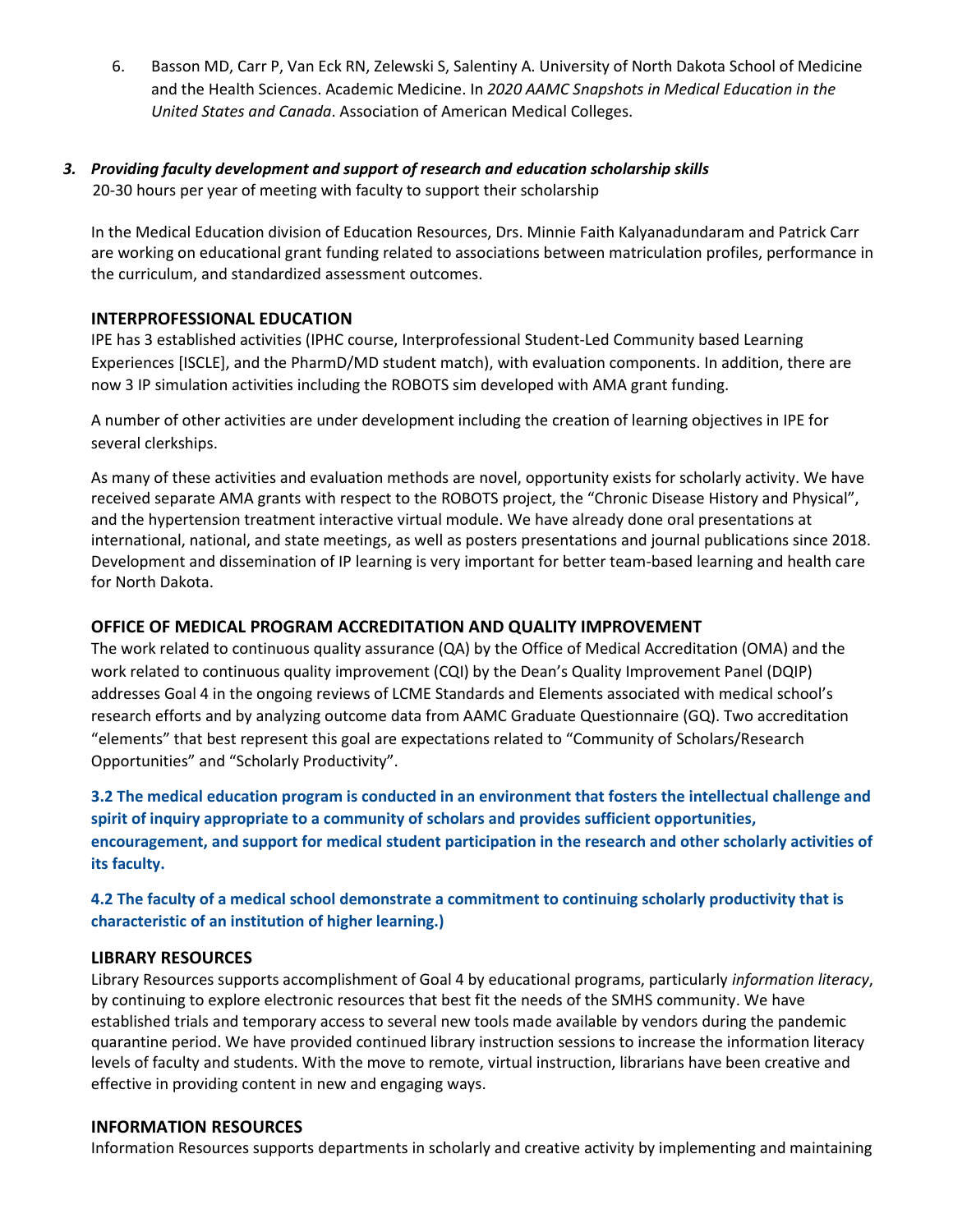appropriate technologies and systems.

## **2. Describe how your efforts are being assessed.**

## **EDUCATION RESOURCES/MEDICAL EDUCATION**

Efforts are being assessed by amount of funding, increase in funding year-over-year, number of publications, hours per year

#### **INTERPROFESSIONAL EDUCATION**

There is a high priority to develop and implement evaluation and outcome measures that are meaningful.

- "Competency checklists" with gamification/badging components across a wide variety of IP settings will be used for many of these activities for the processes of evaluation and outcome measures, i.e., proficiency in IPE. Done in conjunction of Dr. Richard Van Eck, Dr. Adrienne Salentiny, and Michelle Montgomery, MSW LCSW
- Clerkship IP Learning objectives are a part of routine clerkship evaluations
- IPHC- MCQ for medical students, preceptor evaluation, student reflection
- ISCLE-preceptor and student reflection
- AMA grant projects were assessed/will be assessed by students and faculty for suitability in curriculum development.

#### **OFFICE OF MEDICAL PROGRAM ACCREDITATION AND QUALITY IMPROVEMENT**

The medical education program's efforts to achieve successful outcomes related to these specific elements are accomplished though self-assessment processes in which the LCME data collection instrument (DCI) is utilized to gather data and answer related questions. These data are analyzed by the established accreditation review committees. Further insight was obtained through the use of outside consultants.

#### **3. Describe how your unit analyzed these data and what assessments were determined.**

## **EDUCATION RESOURCES/MEDICAL EDUCATION**

The Teaching, Learning and Scholarship division of Education Resources typically increases funding year over year by more than 10% and have an average of over 2 publications per year. This exceeds our goals given current resources.

#### **INTERPROFESSIONAL EDUCATION**

For the ROBOTS sim, the CATS measurement tool for interprofessional collaboration was modified to include the telehealth component for assessment and led to incorporating an important IP activity into curriculum. Nursing students and medical students evaluate the AMA hypertension interactive learning module in development for suitability for curriculum nationwide. Some scholarly activity surrounded this development. As noted, badging is being developed as an assessment tool. We anticipate scholarly activity surrounding this.

## **OFFICE OF MEDICAL PROGRAM ACCREDITATION AND QUALITY IMPROVEMENT**

Support and mentoring of junior research faculty are considered to be successful. In response to medical student feedback indicating dissatisfaction with ease of access to research opportunities and support for participation in research, the school has appointed a faculty member from the department of biomedical sciences as Director of Learner Research (0.2FTE) who promotes basic, clinical and translational research opportunities for medical students and directs the REMS I and REMS II electives in Phase 1, the research elective in Phase 3 and the MD/PhD program. Previous to the 2020-21 academic year, the REMS program was not offered for academic credit, which prevented students from engaging in research at Sanford Health, one of the school's major affiliates who required students to conduct research in the context of a credit-bearing academic experience; this is one factor that could have led to student dissatisfaction in the past. REMS is now offered for